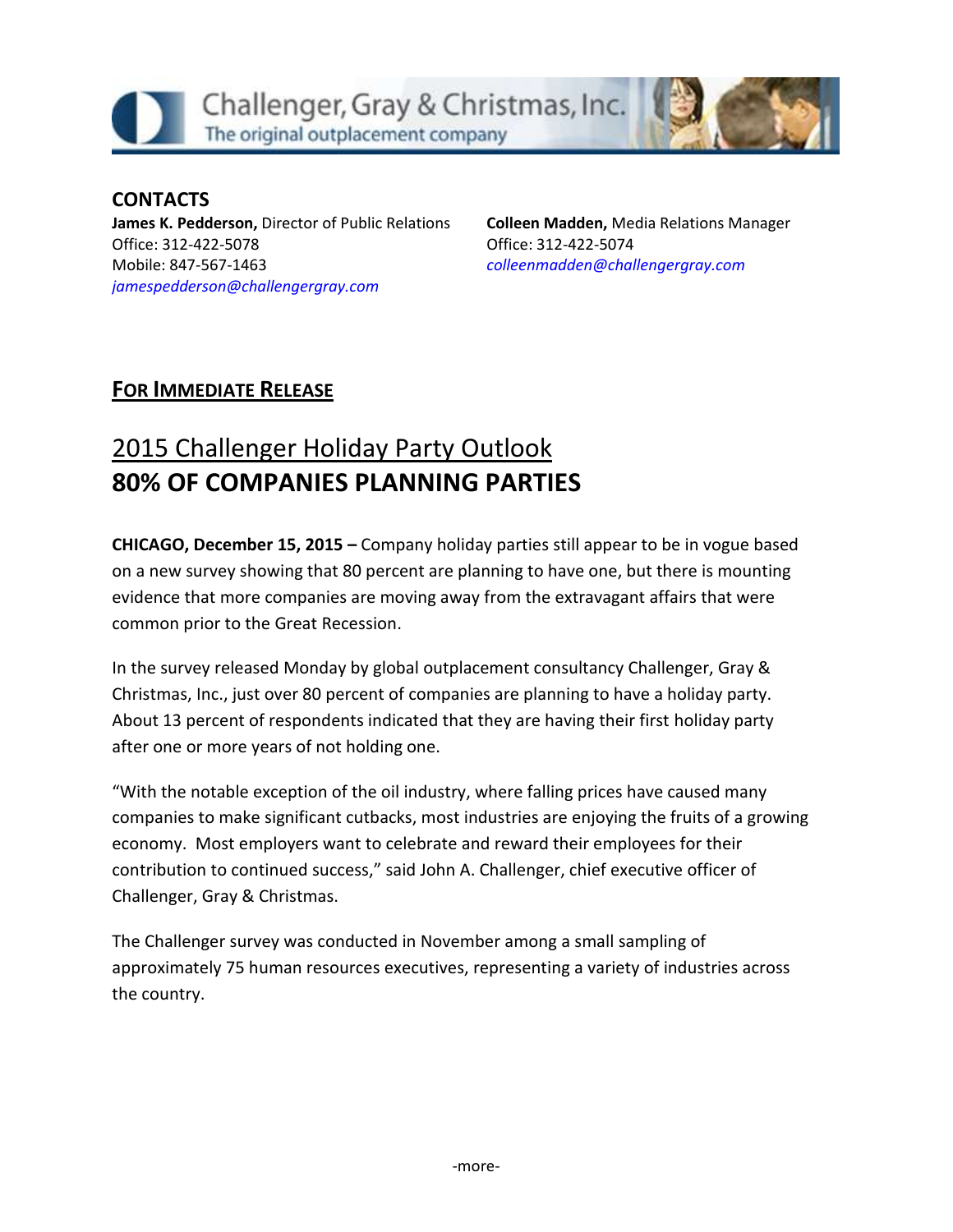"It is difficult to say if the recent shooting in San Bernardino, which occurred during a workplace holiday party, will prompt companies to cancel or alter their party plans. We speculate that most employers will not let fear dictate the decision to move forward with parties. However, we do expect that event, at the very least, to prompt further discussion within the party-planning groups," said Challenger.

In the Challenger survey, 19 percent of respondents said that their companies would not be having a party this year. Most of these indicated that they never host year-end parties. The percentage of companies not having parties is nearly double the approximately 10 percent of companies not having parties a year ago.

In a separate survey on holiday parties by the Society of Human Resource Management (SHRM), about 30 percent of respondents said their organizations would not be holding a party this year.

"Holiday parties may be falling out of favor. Some companies may have cut them during the recession and found that they weren't really missed. Parties can be a morale booster, but they can also be a source of stress for many employees. And, they are most certainly, a potential source of workplace pitfalls, especially if alcohol is being served," said Challenger.

More than half (54 percent) of the respondents to the Challenger survey said their holiday parties would include alcohol. That was about equal to the 59 percent who said the same in the SHRM survey.

"The dos and don'ts list, which is already pretty long when it comes to workplace functions, becomes even longer when alcohol is involved. Actions typically governed by common sense take on an entirely new level of potential risk, as the level of good judgement shrinks in direct inverse proportion to the number of drinks consumed," warned Challenger.

Nearly one-in-three respondents (31 percent) said their party will be held on company premises. That is unchanged from a year ago.

# # #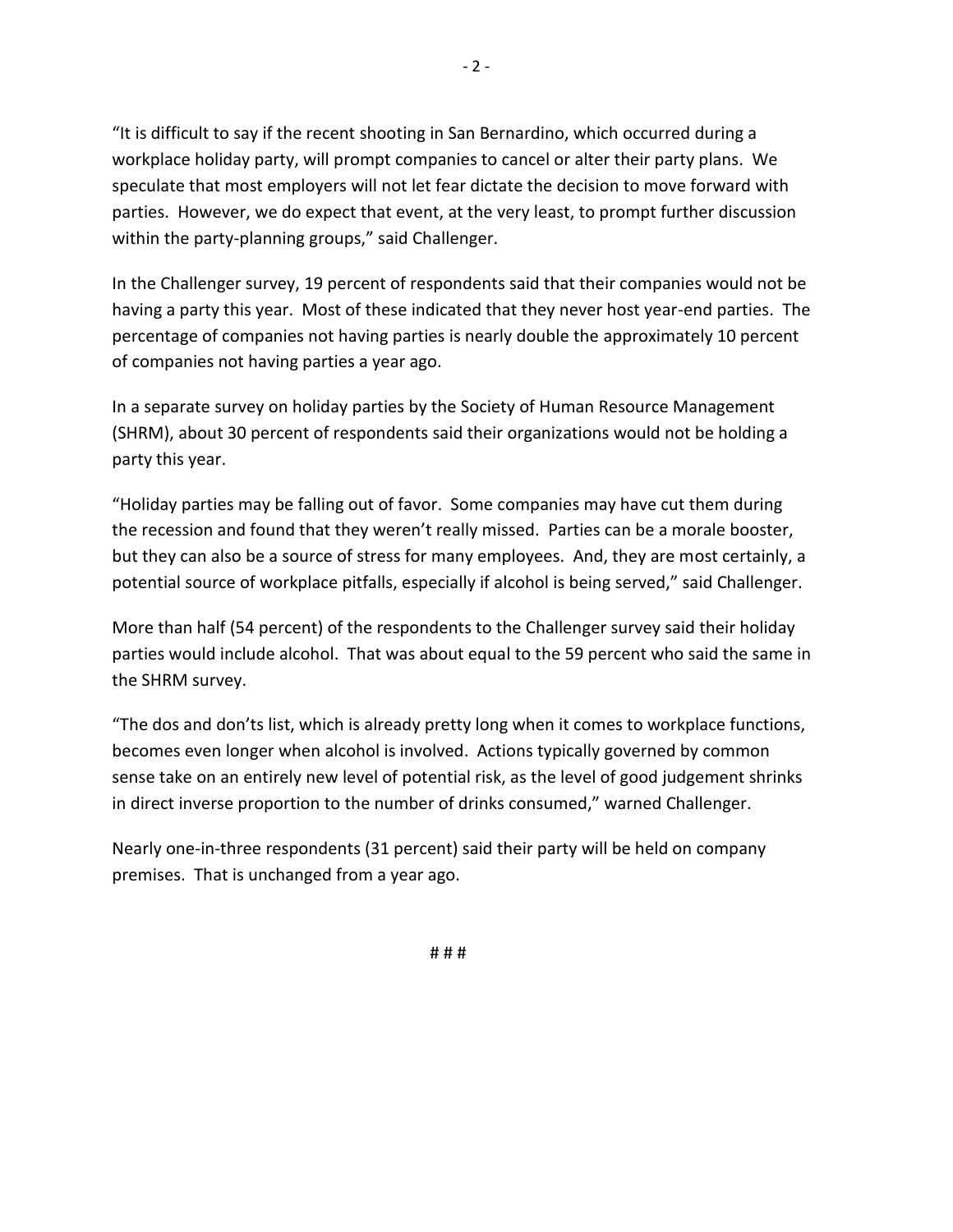## **2015 HOLIDAY OFFICE PARTY SURVEY RESULTS**

#### **1. Will your company hold a holiday party this year?**

| Yes, we held holiday parties throughout the economic<br>downturn.                                          | 69% |
|------------------------------------------------------------------------------------------------------------|-----|
| Yes, we are having a holiday party after one or more years of<br>not holding one due to economic downturn. | 13% |
| No, we never have holiday parties.                                                                         | 13% |
| Not this year.                                                                                             | 6%  |

# **2. Is your company budgeting more or less for a holiday party this year?**

(Percentages are among those having parties.)

| <b>Budgeting Same</b> | 92% |
|-----------------------|-----|
| <b>Budgeting More</b> | 0%  |
| <b>Budgeting Less</b> | 8%  |

#### **3. If you are having a party, can you share some of the following information, checking all those that apply? (Multiple answers allowed)**

| Using caterer, event planner or other outside service | 62% |
|-------------------------------------------------------|-----|
| Holding the party on company premises                 | 31% |
| Serving alcohol                                       | 54% |
| Inviting employees only                               | 46% |
| Inviting family/spouse/partner to attend              | 31% |
| Holding party in evening or on weekend                | 31% |
| Holding party during workday or near end of workday   | 54% |

*Source: Challenger, Gray & Christmas, Inc.*